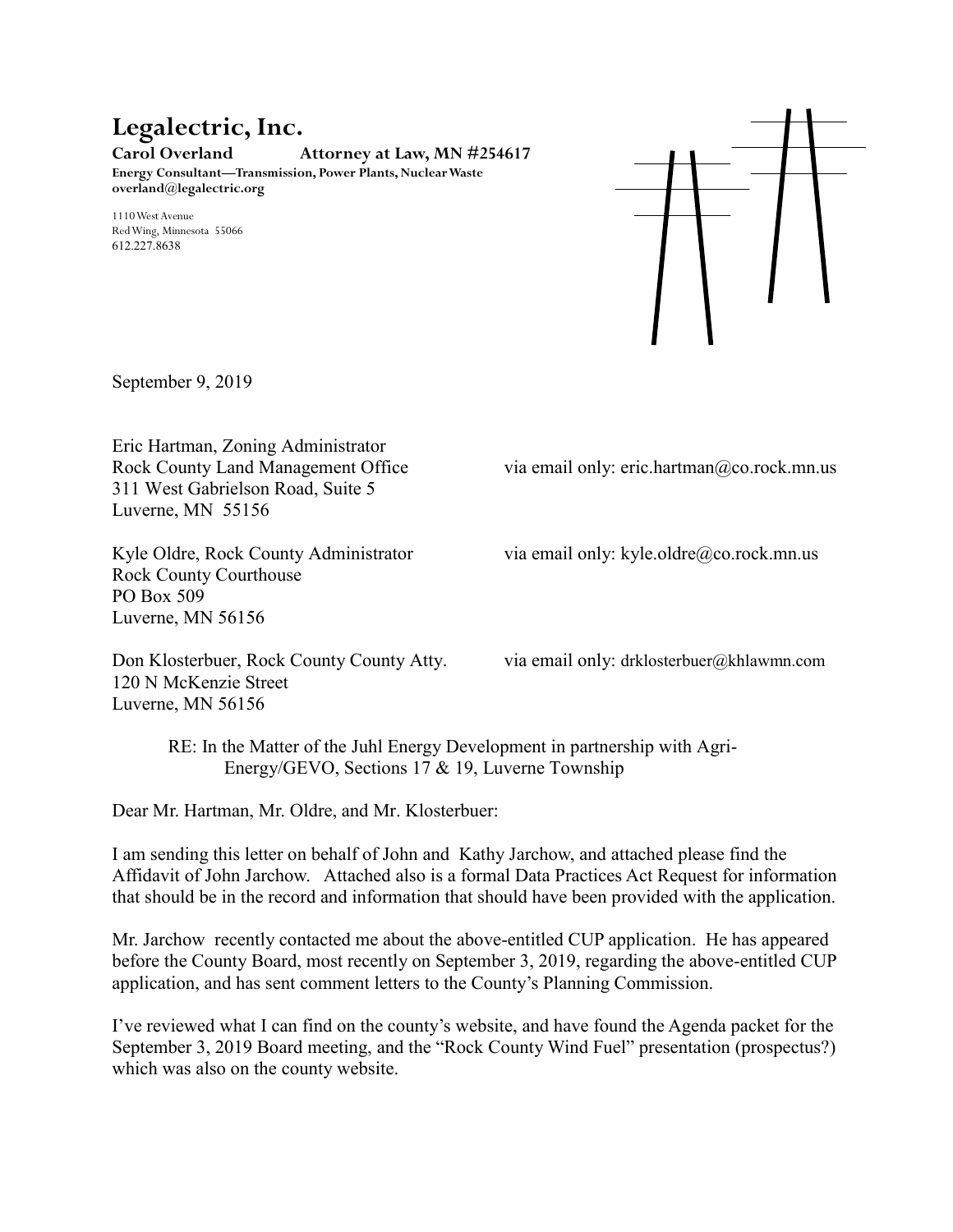In trying to get a handle on the status of this CUP proceeding, not much is available on line. It seems there maybe two applications, one for the Section 19 proposal and another for the Section 17 proposal, as there is separate information and apparently separate application in the files, for the "Turbine 1" and "Turbine 2" sites. The Rock County Wind Fuel" presentation was provided by link on the County Board site.

The September 3, 2019 cover of the County Board packet says: *Items for your review:*

- *1. Copy of Application*
- *2. Copy of public notice*
- *3. Aerial photo showing the proposed location for the turbine*

County Board packet for "September, August 3, 2019"(sic). Items 2 and 3 are present, but the only thing required for a Wind Turbine application that was shown in the "Application" provided in the packet, beyond the information on the coversheet of "Rock County Planning and Zoning, Request for Conditional Use Permit, Wind Turbines" are the contact information and a listing of applicable federal, state and local permits (although there is no record of FFA hazard determinations).,

The County Board packet cover sheet also contains a list of "evidence" to be provided prior to on-site construction being commenced" which is a listing of items that are to be produced in an application:

- 1. Evidence of a power purchase agreement and related documents with GEVO/Agri Energy, Missouri River Energy Services, the City of Luverne Municipal Utility, and Juhl Energy Development:
- 2. Evidence of Decommissioning Security including the description, type of security, entity holding the funds, and the manner in which the funds can be accessed;
- 3. Evidence of setback waiver agreements or presentation of Setback Waiver Agreements for each adjacent property owner within the Rock County Renewable Energy Ordinance property boundary setback of 3 Rotor Diameters in the East/West configuration and 5 Rotor Diameters in the North/South configuration from the location of the turbine;
- 4. Evidence of Land and Wind Energy System site control (leases and easements), Rights of Entry for the turbine locations and the associated construction requirements;
- 5. Evidence of Underground utility easements;
- 6. An "operating agreement with Rock County for the terms and conditions and use of the County Roads, plus provisions if there should be damage for the restoration, repair or payment, and the permit the placement of underground utilities beneath the roads:
- 7. Identify a key contact for both Wind Energy Conversion Systems;
- 8. Evidence of all applicable federal, state, and local permits (FAA, MN PUC, MPCA, MnDOT, Rock County)."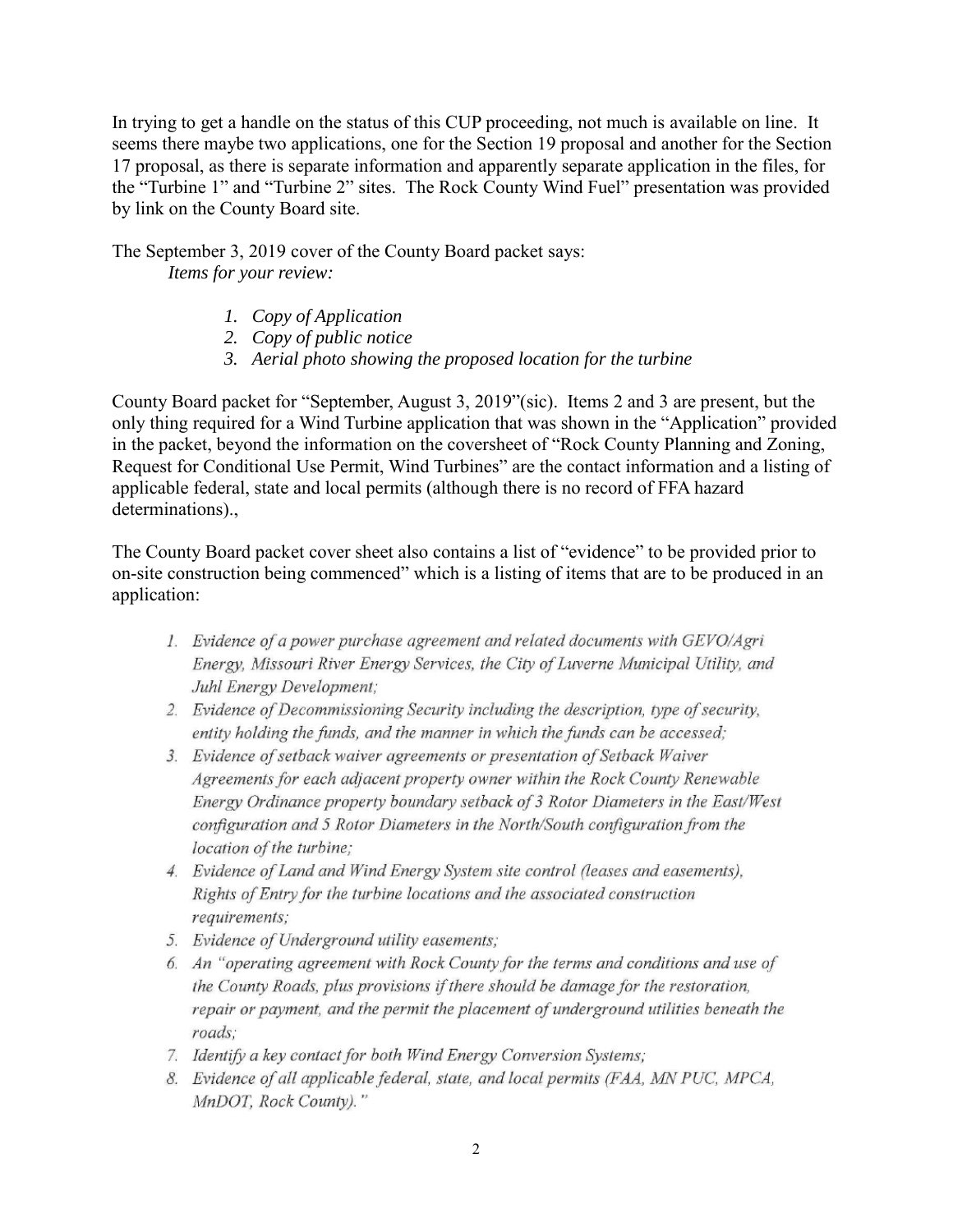According to the County's application form for a Conditional Use Permit for wind turbines, this listing is information that turbines is to be provided in an application! From a review of the County Board packet, the application was grossly deficient. The application should have been returned to the developer as incomplete, and it was not. It is the job of Zoning and Land Use to review applications prior to forwarding to the Planning Commission for a hearing. That did not happen. It is the job of the Planning Commission to review the application, and if it is not there to review, the Planning Commission should reject the application or return it as incomplete – how can any decision made on such a deficient application ?

## **At this time, I request a full copy of the application; request a copy of all materials provided to the Planning Commission for review, and request all materials provided to the Rock County Board in the packet for the September 3 meeting.**

**That said, I'm also looking for a copy of the Planning Commission meeting minutes and hearing notes or transcript, the Planning Commission's recommendation and the Findings of the Planning Commission.** Please let me know of the links to both, or send the packet, minutes, and Recommendation and Findings to me via email, above, at your earliest convenience.

One troubling example of inconsistency is found on the first page of the agenda packet, where I note that proposed condition, #3, addresses setbacks:

*Evidence of setback waiver agreements or presentation of Setback Waiver Agreements for each adjacent property owner within the Rock County Renewable Energy Ordinance property boundary setback of 3 Rotor Diameters in the East/West configuration and 5 Rotor Diameters in the North/South configuration from the location o the turbine;*

Agenda Packet, p. 1 and 5. However, the County's Setback Guidelines are as follows:

| Object                                  | Setback                |
|-----------------------------------------|------------------------|
| Residence                               | <b>750 feet</b>        |
| Project Boundary Property Line          | 5 x Rotor's Diameter   |
| Public Roads (from right of way)        | 300 feet               |
| Boundary line of State and County Parks | 1 mile                 |
| Boundary line of Cities                 | mile                   |
| Other Structures                        | Needs to be considered |

## 4. Setback Guidelines.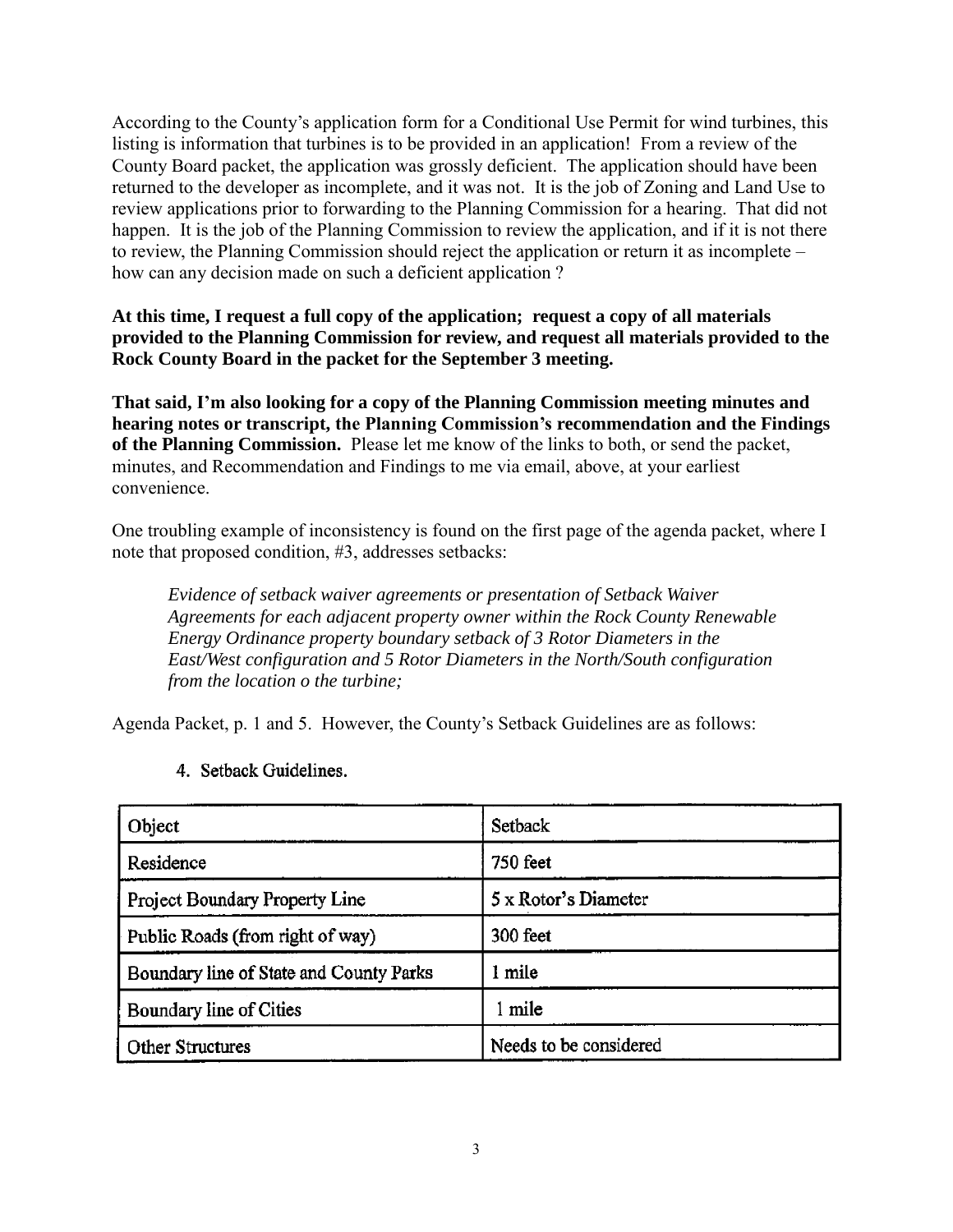The County Ordinance provides for a 5x Rotor Diameter setback from the wind project's property boundary line, land where the project has land or wind rights. The "Rock County Wind Fuel" presentation slide describing setback waivers states 3x Rotor E-W and 5x Rotor N-S. Rock County Wind Fuel, slide 17. What is the origin of these numbers? Based on the county ordinance 5x Rotor Diameter, at 381 foot rotor diameter, the uniform setback should be 1,905 feet to comply with the county ordinance. Id., p. 12 (rotor diameter 381 feet).<sup>1</sup> There is no  $3xRD$ in the County Ordinance.

In 2005, the legislature authorized county regulation of Small Wind Energy Conversion Systems (SWECS) less than 5 MW, and the option of county authority for permitting of Large Wind Energy Conversion Systems (LWECS) of less than 25 MW. The legislature mandated that small wind general permit standards be adopted, and that the Commission and counties be allowed to both grant variances to the general permit standards and that counties could adopt ordinance standards more restrictive than general permit standards. The PUC issued its "Order Establishing General Wind Permit Standards" for LWECS less than 25 MW in early 2008.<sup>2</sup> The County Ordinance does not address all of the setback categories, and does not address many of the conditions listed in the PUC's "Order Establishing General Wind Permit Standards." Does the County utilize the setbacks and conditions in the PUC Order? What is the County's practice?

Waivers do not seem the appropriate means to circumvent the County Ordinance. Typically where there is an overlap onto the property of another, easements are secured via "Good Neighbor Agreements," and the landowner is compensated, nominally, for this encroachment on their property. The notion of a "waiver" presumes an encroachment. Even with a "Good Neighbor Agreement," because the setbacks are a part of the County Renewable Energy Ordinance, it appears that the developer should seek a variance, as an easement wouldn't address non-compliance with a County Ordinance. In addition, by posturing this matter to be granted a CUP prior to securing the "waivers" and a variance, that's putting the cart before the horse. The demonstration of constructability and necessary land rights should be made with the application, or in any case, prior to issuance of the permit.

## **At this time, I also request copies of "waivers" and any "Good Neighbor Agreements" that have been secured**, number 3 of "conditions" list of evidence to be provided.

Waiver of setbacks is an issue as I have clients in the Bent Tree project, near Albert Lea, who suffered for years living in the midst of a wind project, at a rough distance of 1,125 and 1,525 feet. The noise levels deprived these two families of the use and enjoyment of their property and it took many years to reach resolution. Two noise monitoring studies by the Dept. of Commerce demonstrated that noise exceeded the standards of the MPCA's noise rule. See Minn. R. 7030.0400. We were able to secure buyouts of these two families – the first buyouts of landowners affected by wind turbines in Minnesota. They did not want to leave their homes, of course, but once a wind turbine is up, mitigation options are few, either remove the turbine or

 $\overline{a}$ 

<sup>&</sup>lt;sup>1</sup> The County Ordinance has a setback of "750 feet" and does not provide a "+ distance required to meet state noise standard."

<sup>&</sup>lt;sup>2</sup> Small Wind Standards, PUC Docket E,G,-000/MM-07-1102, [https://legalectric.org/f/2018/05/WindStandards\\_4897855.pdf](https://legalectric.org/f/2018/05/WindStandards_4897855.pdf)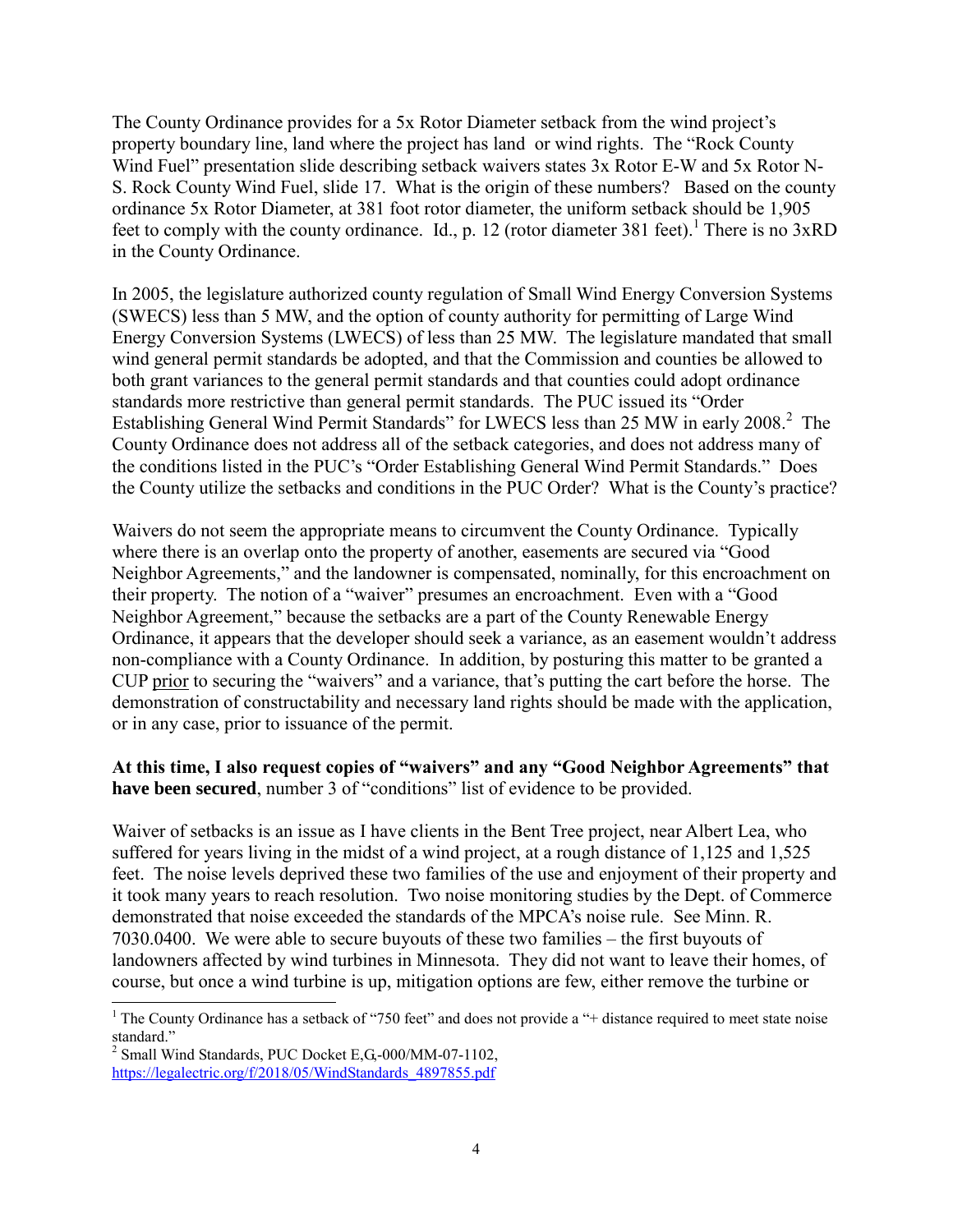remove the landowner with a buy out.<sup>3</sup> The Public Utilities Commission approved the Bent Tree Settlement Agreements for the Hagens and Langruds in July, 2018.<sup>4</sup>

The Juhl Energy "Rock County Wind Fuel" presentation does show maps with noise and shadow flicker modeling results, but there are no studies in the Board packet. The presentation references an "Appendix 1" but that is not attached. **At this time, I request a copy of "Appendix 1"** and if it is not in County's possession, please notify. This, as well as the other missing information outlined above, should be in the Planning Commission's packet and a part of the Board's record prior to any decision.

Noise monitoring is an issue, particularly in light of Freeborn Wind's failure to demonstrate it could comply with the MPCA noise standard, and the Bent Tree noise studies showing exceedences. Wind developers have been found to improperly utilize a 0.5 ground factor when 0. 0 is the appropriate ground factor for a turbine hundreds of feet in the air with direct access to the receptors.<sup>5</sup> The use of 0.5 as ground factor for sound modeling for most projects, but not wind because it is elevated, this was verified by Mike Hankard, Hankard Environmental, testifying in the Badger Hollow solar project.<sup>6</sup> The International Standard ISO 9316-2, the noise modeling standard was not developed for wind turbine noise emanating 483 feet in the air. It was developed for noise modeling of a facility on the ground and noise impact on "receptors" also on the ground. Id. Use of the 0.5 ground factor rather than the 0.0 ground factor as a modeling assumption underpredicts noise by 3dB(A), a doubling of sound pressure, and when added to the modeling 3 dB(A) margin of error, there is a resulting increase by a factor of four! Wind developers have also failed to include ambient noise studies in conjunction with their project noise modeling, failing to comply with the Minnesota Department of Commerce Wind Noise Guidance and MPCA's interpretation of noise rules.<sup>7</sup> The MPCA's Frank Kohlasch filed a latter in the Freeborn Wind docket stating explicitly that ambient noise was to be included – that "the MPCA has historically, and consistently, interpreted and applied said noise standards for total sound.<sup>8</sup>. The reliability and credibility of the noise modeling must be established.

A probably overlooked paragraph in the County Ordinance addresses screening, and this is also not covered in the materials in the County Board packet:

 $\overline{a}$ <sup>3</sup> Bent Tree Phase I Noise Monitoring Report: [https://legalectric.org/f/2017/10/BentTree\\_NoiseMonitoring\\_20179-](https://legalectric.org/f/2017/10/BentTree_NoiseMonitoring_20179-135856-01.pdf) [135856-01.pdf](https://legalectric.org/f/2017/10/BentTree_NoiseMonitoring_20179-135856-01.pdf) Bent Tree Phase 2 Noise Monitoring Report::

<https://legalectric.org/f/2018/02/BentTree08573PostConstNoiseMonPhaseIIReport2718.pdf>

<sup>&</sup>lt;sup>4</sup> Bent Tree Settlement Agreement: [https://legalectric.org/f/2018/06/18-05908-573-DW\\_ORDER.pdf](https://legalectric.org/f/2018/06/18-05908-573-DW_ORDER.pdf)

<sup>&</sup>lt;sup>5</sup> Testimony of Schomer, Wisconsin PSC Docket 2535-CE-100[: https://legalectric.org/f/2019/09/Schomer\\_Pages](https://legalectric.org/f/2019/09/Schomer_Pages-from-Transcript-Schomer-see-p-572.pdf)[from-Transcript-Schomer-see-p-572.pdf](https://legalectric.org/f/2019/09/Schomer_Pages-from-Transcript-Schomer-see-p-572.pdf)

<sup>&</sup>lt;sup>6</sup> Testimony of Hankard, WPSC Docket 9697-CE-100: [https://legalectric.org/f/2019/09/Page-122-from-9697-CE-](https://legalectric.org/f/2019/09/Page-122-from-9697-CE-100-101_Tr.-45-234_Hankard.pdf)[100-101\\_Tr.-45-234\\_Hankard.pdf](https://legalectric.org/f/2019/09/Page-122-from-9697-CE-100-101_Tr.-45-234_Hankard.pdf)

<sup>7</sup> Online at [https://mn.gov/eera/web/project-](https://mn.gov/eera/web/project-file?legacyPath=/opt/documents/FINAL%20LWECS%20Guidance%20Noise%20Study%20Protocol%20JULY%209%202013.pdf)

[file?legacyPath=/opt/documents/FINAL%20LWECS%20Guidance%20Noise%20Study%20Protocol%20JULY%20](https://mn.gov/eera/web/project-file?legacyPath=/opt/documents/FINAL%20LWECS%20Guidance%20Noise%20Study%20Protocol%20JULY%209%202013.pdf) [9%202013.pdf](https://mn.gov/eera/web/project-file?legacyPath=/opt/documents/FINAL%20LWECS%20Guidance%20Noise%20Study%20Protocol%20JULY%209%202013.pdf) See MPCA's Comment, Appendix A (p. 12 of 13).

<sup>&</sup>lt;sup>8</sup> MPCA's Frank Kolasch letter, September 11, 2018, Freeborn Wind docket IP-6946/WS-17-410. [https://legalectric.org/f/2019/02/Exhibit-M\\_Kohlasch\\_Letter\\_20189-146351-01.pdf](https://legalectric.org/f/2019/02/Exhibit-M_Kohlasch_Letter_20189-146351-01.pdf)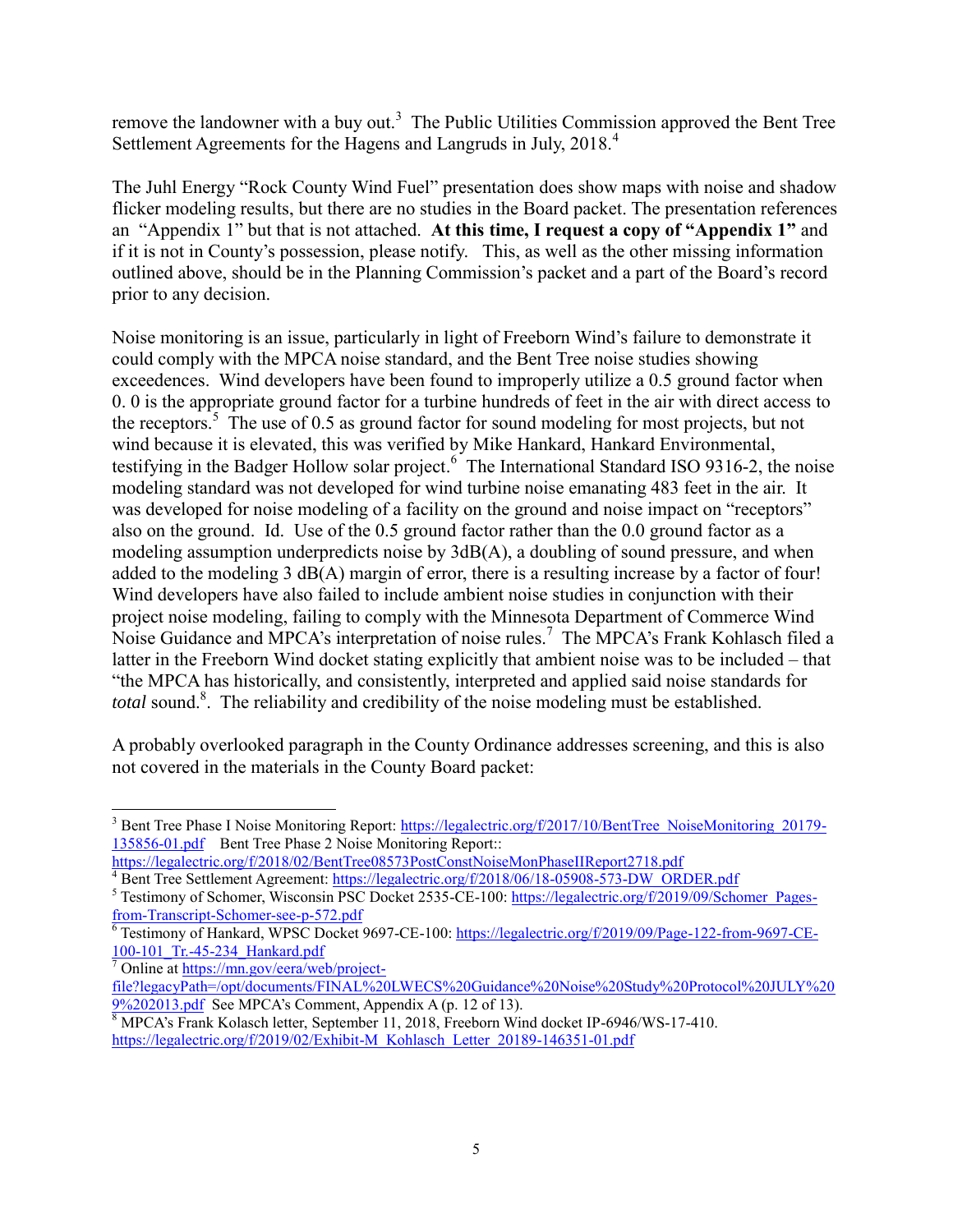## (f) Screening: There may be critical vistas or views from public roads to scenic locations which are negatively impacted by wind turbines. It may be appropriate to require landscaping materials at a scenic overlook which screen the view of or distracts attention from the turbines in order to minimize the visual impact.

See County Ordinance and Wind Turbine Application form. What is contemplated as screening for a 483 foot wind turbine? How has this been addressed in prior wind turbine CUPs?

Preventative and precautionary siting is particularly important where the nuisance is moving to the pre-existing, established community. In the words of the Rock County CUP Ordinance, the CUP may not be granted unless the Planning Commission finds, and the Board adopts a finding:

- 1) That the conditional use will not be injurious to the use and enjoyment of other property in the immediate vicinity for the purposes already permitted, nor substantially diminish and impair property values within the immediate vicinity.
- 5) That adequate measures have been or will be taken to prevent or control offensive odor, fumes, dust, noise and vibration, so that none of these will constitute a nuisance, and to control lighted signs and other lights in such a manner that no disturbance to neighboring properties will result.

Has the Planning Commission made such findings regarding this permit application? There are no Planning Commission Findings or Recommendation of the Planning Commission in the Board's meeting packet.

It's my understanding that this September 3, 2019 CUP permit agenda item was postponed and is on the agenda for the next meeting of the County Board, scheduled for September 10, 2019. The county has a statutory mandate to issue a permit within 60 days of application, with a potential extension by the County Board of another 60 days if warranted. The applications in the County Board packet are dated August 9, 2019. It appears that it should have been rejected on receipt as incomplete, to be refiled when the requisite information was included. If, presuming the application was complete as of the August 9, 2019 filing date, the first deadline for County Board action on the application would be October 8, 2019. The County's schedule reflects meetings for September 24 and October 8, two additional meetings prior to the first 60 day deadline. However, because the application should be rejected as incomplete, or denied by the Board without prejudice, that clock has not yet begun to tick and the deadlines are not relevant.

## **At this time, the Jarchows request that this CUP permit application be removed from the agenda for the September 10, 2019 meeting -- that the application be returned to the developers as incomplete, without prejudice, to be refiled when complete.**

**In the alternative, the Jarchows request that the CUP permit application be denied by the County Board, without prejudice, and that the developers may file a complete application at any time, beginning the process anew.**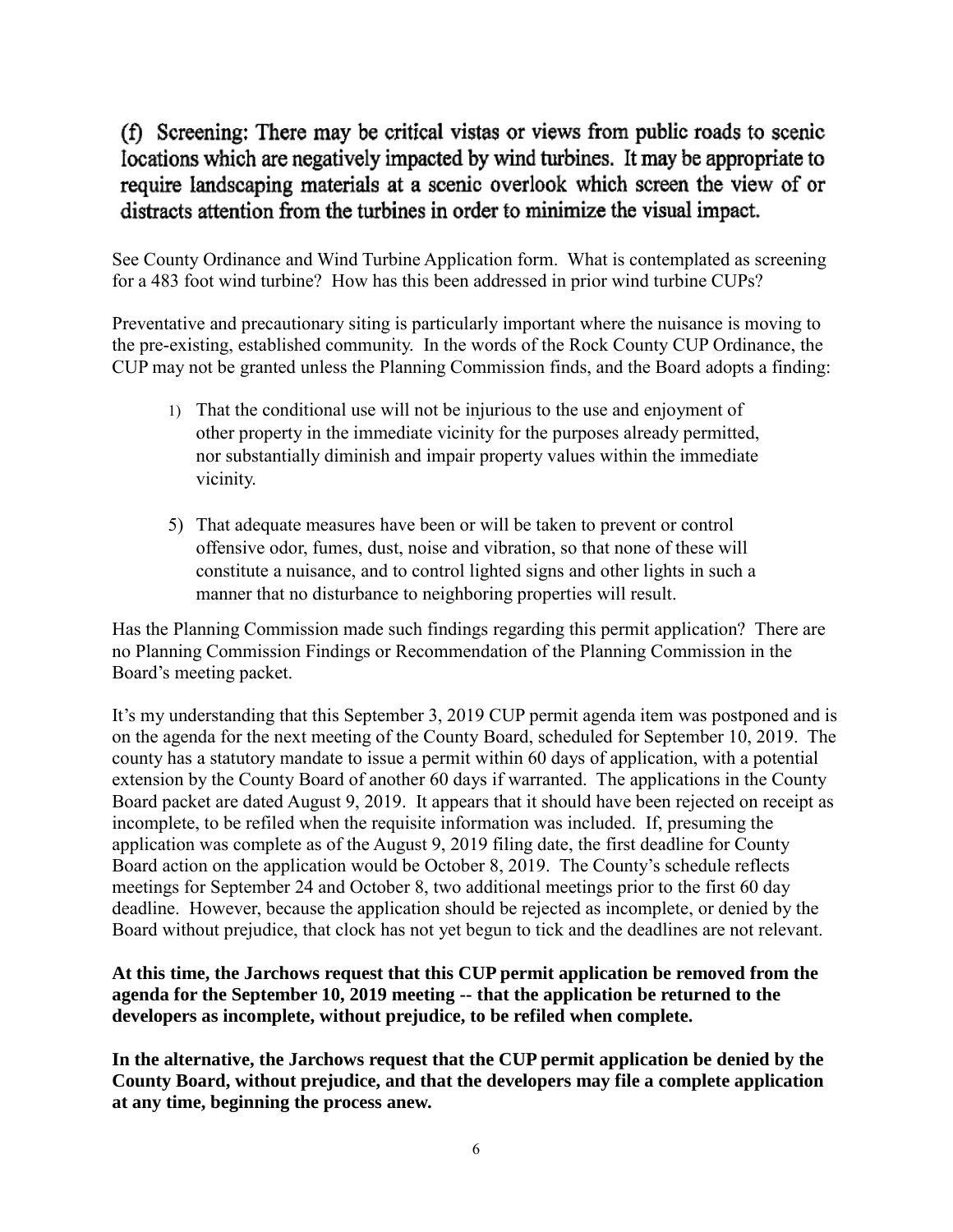If the CUP permit application is not removed from the agenda, I request 5 minutes to speak at the Tuesday County Board meeting.

Please let me know if you have any questions or require further information.

Very truly yours,

CaroltOverland

Carol A. Overland Attorney at Law

| Rock County Board of Commissioners |                                               |
|------------------------------------|-----------------------------------------------|
| Gary Overgaard                     | via email only: gary.overgaard@co.rock.mn.us  |
| Stan Williamson                    | via email only: stan.williamson@co.rock.mn.us |
| Greg Burger                        | via email only: $greg.burger@co. rock.mn.us$  |
| Sherri Thompson                    | via email only: sherri.thompson@co.rock.mn.us |
| Jody Reisch                        | via email only: jody.reisch@co.rock.mn.us     |
|                                    |                                               |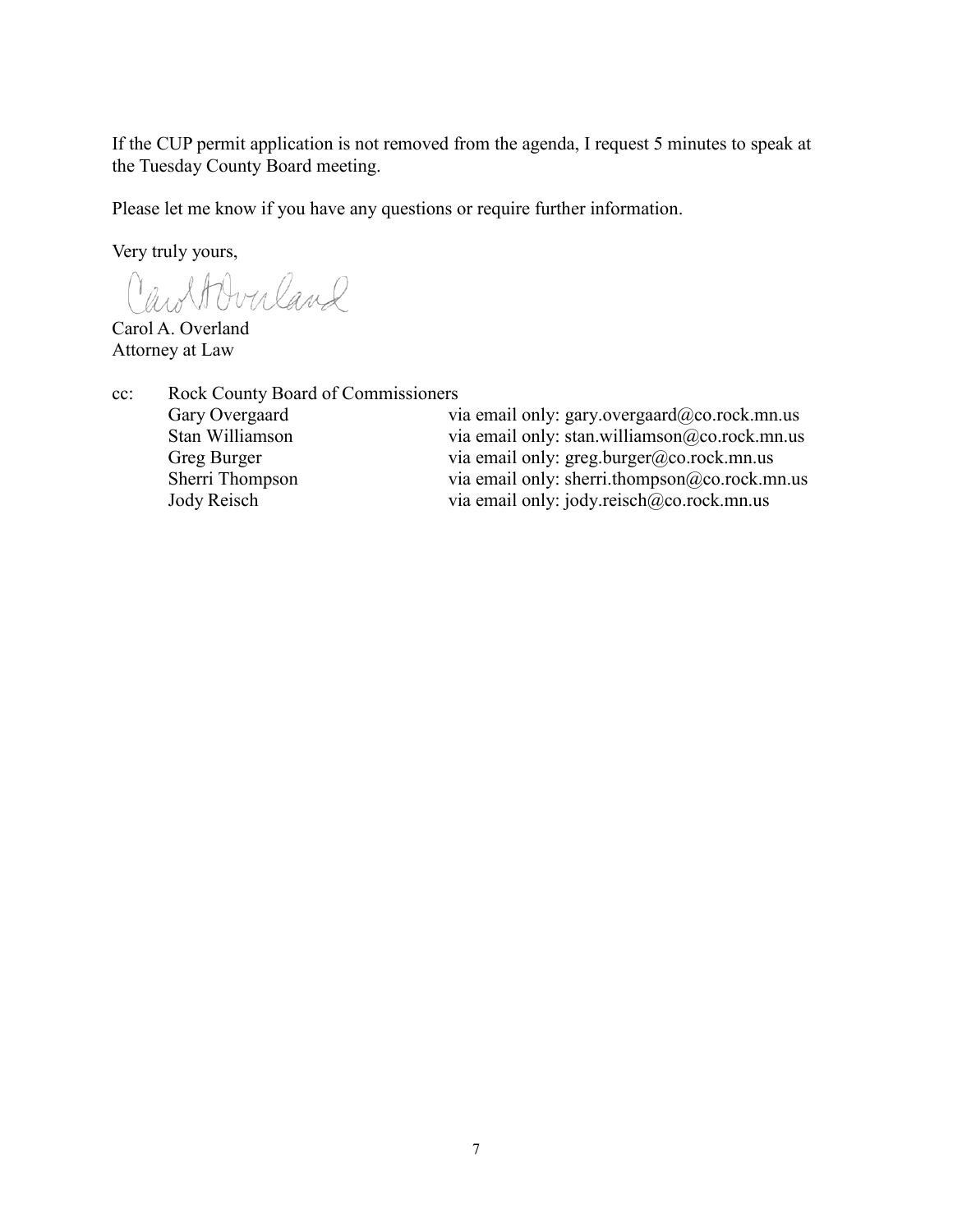#### **BEFORE THE**

#### **ROCK COUNTY BOARD OF COMMISSIONERS**

Gary Overgaard Commissioner – District 1<br>Stan Williamson Commissioner – District 2 Commissioner – District 2 Greg Burger Commissioner – District 3 Sherri Thompson Commissioner – District 4 Jody Reisch Commissioner – District 5

In the Matter of the Juhl Energy Development in partnership with Agri-Energy/GEVO, Section 19, Luverne Township

## **APPLICATION FOR CONDITIONAL USE PERMT**

#### **AFFIDAVIT OF JOHN JARCHOW**

## **IN SUPPORT OF**

## **REQUEST FOR REMOVAL OF JUHL CUP REQUEST FROM AGENDA**

STATE OF MINNESOTA ) ) ss. COUNTY OF ROCK )

I, John Jarchow, after swearing on oath, state and depose as follows:

- 1. Together with my wife, Kathy Jarchow, we are landowners living in the area proposed for the above-captioned "Juhl Energy Development in partnership with Agri-Energy/GEVO, Section 19, Luverne Township."
- 2. We were unable to attend the Rock County Planning Commission due to our son's wedding in Arizona, and sent a letter to be read to the Planning Commission. I, John Jarchow, did attend and speak at the Rock County Board meeting on September 3, 2019.
- 3. Some of what I am saying below is similar to what I have said in my letter to the Planning Commission and also before the County Board – I am framing this as an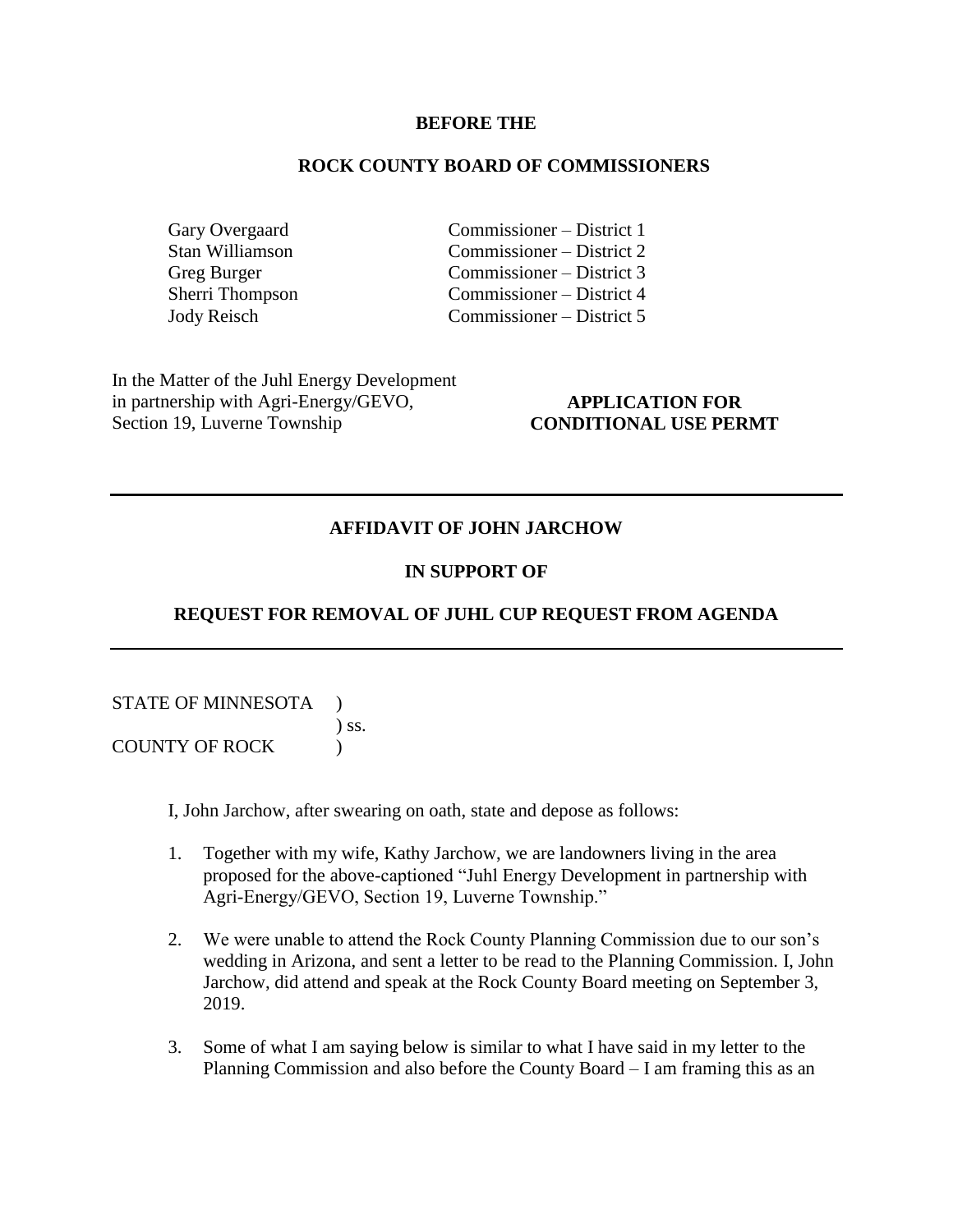Affidavit, under oath, to emphasize the serious nature of this project's detrimental impact on our life.

- 4. At the Planning Commission meeting, through a letter read at the meeting on my behalf, I took issue with the Planning Commission's analysis of the requirements of a Conditional Use Permit applicant. I provided the County Board with many references to issues related to wind turbines and the manner in which these issues are addressed in other parts of the country in comparison to the Rock County Zoning Ordinance.
- 5. The Planning Commission has the responsibility to assure an application for a Conditional Use Permit complies with Rock County's Zoning Ordinance. Subdivision 4, "Findings" states that, in pertinent part:

No conditional use shall be recommended by the County Planning Commission unless said Commission shall find:

- 1) That the conditional use will not be injurious to the use and enjoyment of other property in the immediate vicinity for the purposes already permitted, nor substantially diminish and impair property values within the immediate vicinity.
- 5) That adequate measures have been or will be taken to prevent or control offensive odor, fumes, dust, noise and vibration, so that none of these will constitute a nuisance, and to control lighted signs and other lights in such a manner that no disturbance to neighboring properties will result.
- 6. The Juhl Energy Development in partnership with Agri-Energy/GEVO, Section 19, Luverne Township does not comply with these two paragraphs of the Zoning Ordinance.
- 7. It is my understanding that setback waivers would be required, and that itself is a demonstration that the project cannot comply with the Zoning Ordinance. It is also my understanding that not all landowners affected by this failure to comply with the Ordinance had signed waivers. A permit should not be approved before all necessary waivers are provided, but more importantly, why would the county issue a permit where the project admittedly won't meet the requirements of the Ordinance?
- 8. When we were last looking for a home, prior to our purchase of our current home, we were looking to downsize and design a forever home that would require less maintenance than the one we were in, and one which we could leave at times to travel. We are around 60 years old and have children in Texas and Colorado and also a lake resort in northern Minnesota, and we plan on spending more time with our grown children and at the lake when we retire. We both have lived in the Luverne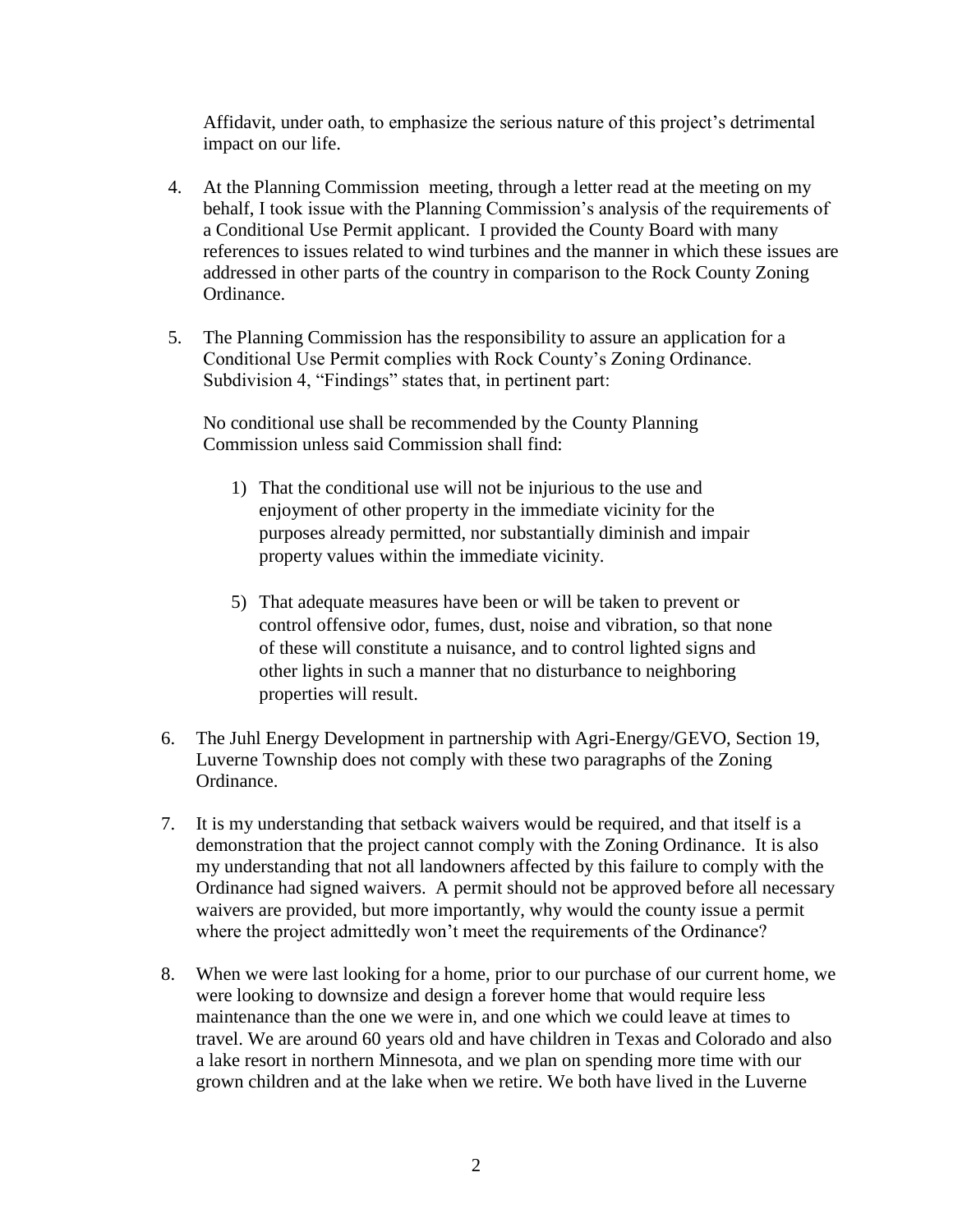area our entire lives and plan on continuing to have this our home base and our forever home here regardless what else we do.

9. Our enjoyment of or property is the primary consideration of our purchase of our

home at  $1044 - 90<sup>th</sup>$  Avenue, in rural Luverne. We chose this home specifically to enjoy a rural lifestyle, and carefully sought a property without land-use activities "in the immediate vicinity" that could "substantially diminish and impair property values within the immediate vicinity." We also very specifically considered our options in the area and told the realtor we were working with that we were not interested in properties near others that could "constitute a nuisance." We also very specifically told our realtor that we would not consider a property in or near a wind project due to my direct knowledge of what that would entail.

- 10. In our search for our new home, we enlisted realtors and looked privately at many properties in Rock, Nobles, and Murray counties, counties where there are numerous wind projects.
- 11. I am a nutritionist who works with local cattle operations in these counties and have seen these projects start from one or two towers to thousands of towers in and around my clients. I have experienced many negative issues with Stray Voltage in some of these operations. I have not even tried to bring this issue up yet as it pertains to livestock, but have one of my neighbors and clients that is very worried about what might happen if these towers are built.
- 12. My work brings me to multiple areas with wind projects, and I have been annoyed by these towers and the noise they make for years working around them. As we were looking at properties I commented to Kathy more than once about my observance that some properties were available at very attractive prices, lower than would otherwise be offered, because they were close to wind towers. I did not keep a record of these properties, as we would not consider them, and moved on. I was curious enough to look at a couple, but could not even start to think that I could be comfortable living by them because of the annoying sound of the project's turbines. Kathy would not even come with me to look if there were in a tower area because of the annoyance.
- 13. At one point we were offered a similar property to the one we eventually purchased for a third of what we paid for our current home. This Property was in a very nice area of Nobles County, but it had a wind tower within a half mile. This and other properties were offered to us privately. There was a common theme of frustration the sellers had over trying to sell their properties.
- 14. As our search progressed, we reached a point that the first question we would ask a realtor or a private party about a property was how close to a wind tower the property was. If it was within a couple of miles we would just pass. We decided that the lower prices were not worth the daily annoyance and nuisance that the towers produced.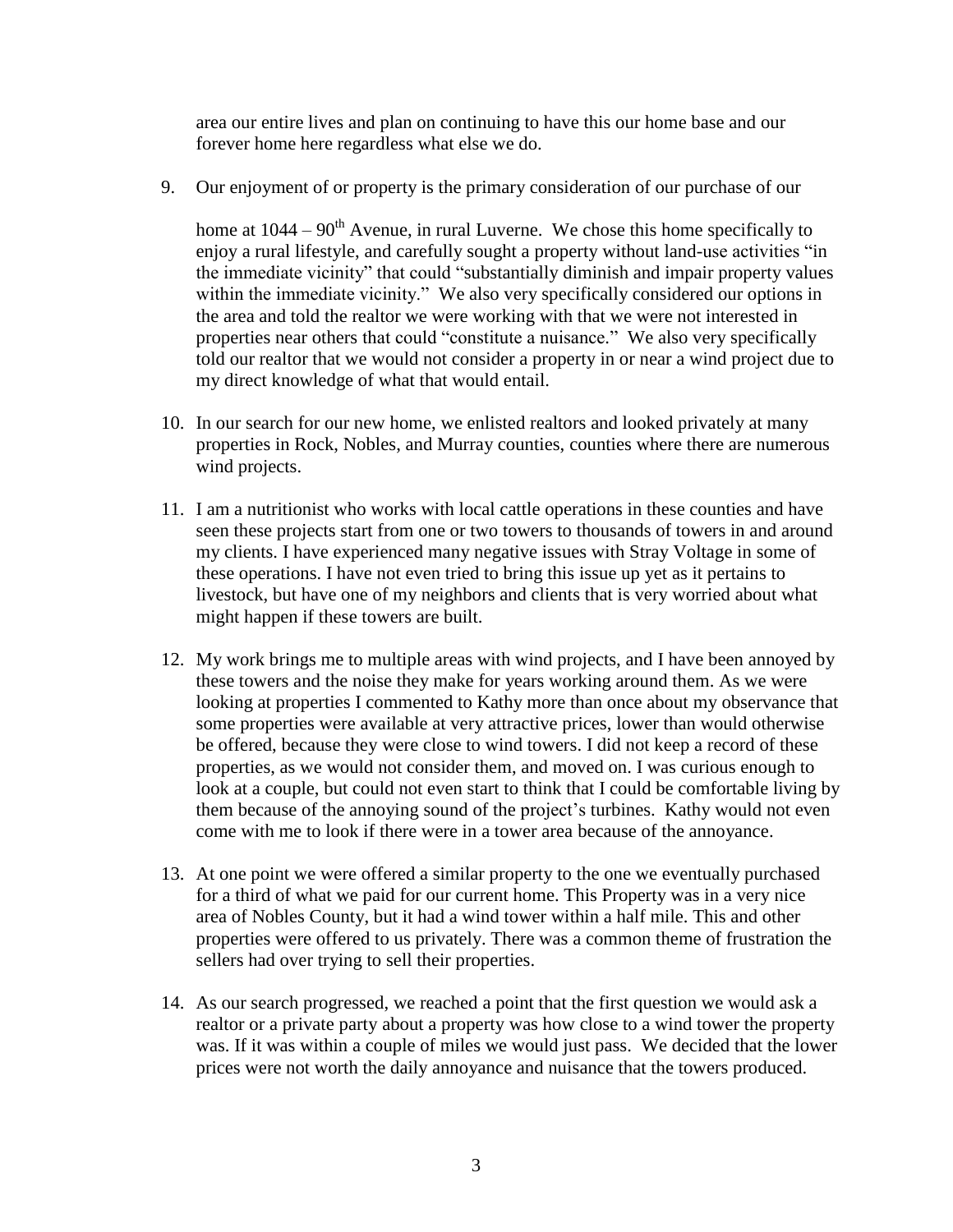- 15. We sold our home, and were down to the time when we had to vacate our home that we had sold, and had nowhere to go, so we temporarily moved into a friend's house in Luverne. We kept looking at houses and eventually found the property where we now live. That was roughly 4 years now, and since then we have been working to make it our own. We have invested in updates and modifications over these years. There are wind towers in the distance, 4 miles or farther, but not close enough to hear.
- 16. We have lived in a number of locations over the years in and around Luverne but the place we have now is atop a hill and has the most beautiful views of sunrises and sunsets we have ever experienced in this area. We chose this specific property for the viewshed it offers.
- 17. We positioned our home on this property, removed many run down buildings, but kept a portion of the existing house and updated with additional living and storage space. It is truly customized to our preferences. A focus of our modifications was our desire to be able to enjoy beautiful sunrises and sunsets. If this wind project is allowed, we will be looking and listening to both of the proposed wind towers against sunrises, a very frustrating thought. We also understand that if this use in permitted, there is a phase 2 project already planned to erect more towers further restricting our enjoyment of this natural beauty.
- 18. When faced with the prospect of encroachment of turbines, I am concerned that our level of annoyance these wind towers would mean that we would have to move away from them and that we would suffer a decreased marketability and a diminished value, perhaps even a substantial loss, if we must market and sell this beautiful place.
- 19. For the Planning Commission and County Board, the issue before you is whether the project would "not be injurious to the use and enjoyment of other property in the immediate vicinity for the purposes already permitted, nor substantially diminish and impair property values within the immediate vicinity." For myself and my wife, this project would be injurious to the use and enjoyment of our property. It may also substantially diminish and impair the value of my property. A detriment to the use and enjoyment of my property is the essence of nuisance, in this case where the nuisance is moving into the area, one where we are living, a purpose that is already permitted.
- 20. I have not been able to find online the Planning Commission's basis for finding that the project as proposed is in compliance with #1 and #5 of the Zoning Ordinance requirements for a Conditional Use permit. I ask that the County provide me with the record of the Planning Commission recommendation and the basis for these Findings.
- 21. At the meeting of the County Board, Juhl's representative, stated in the that they have done studies showing that there is no evidence of negative property values attributable to wind turbines, but did state that there of course could potentially be less people interested in purchasing a home around a wind tower. Although it is mentioned in their proposal, I have not seen the study he refers to. However, I know